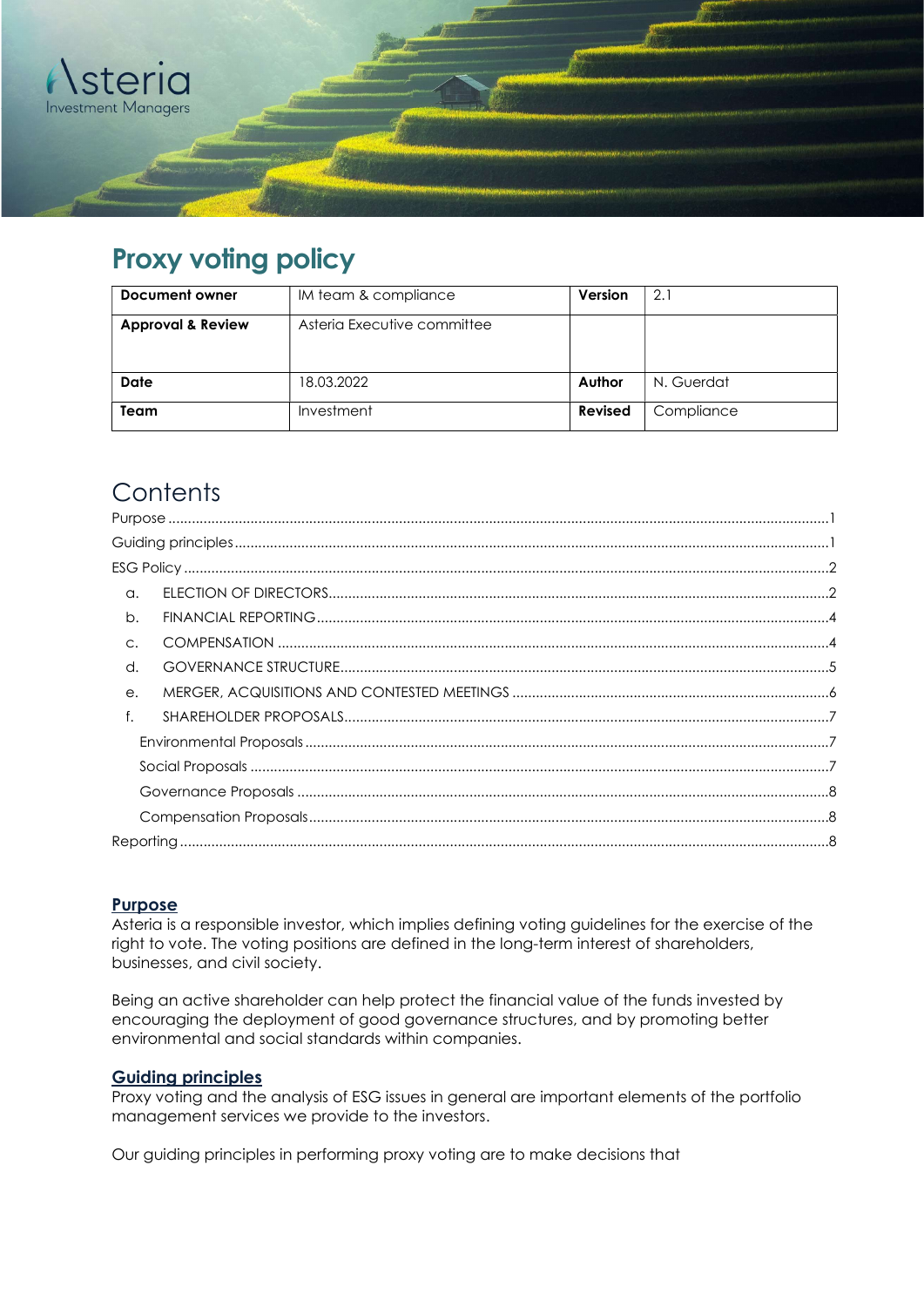

- (i) favor proposals that in the Company's view tend to maximize Fund's shareholder value;
- (ii) are not influenced by conflicts of interest; and
- (iii) factor the cost to the Funds (e.g., ballot charges or share blocking).

These principals reflect the Company's belief that sound ESG management will create a framework within which a company can be managed in the interests of its stakeholders.

Moreover, Asteria ensures that the exercise of voting rights is in accordance with the investment objectives of the Funds and follow an ESG policy ("Policy").

The Company seeks to fulfil its proxy voting obligations through the implementation of this policy. In this connection and for Asteria Funds SICAV, Asteria has retained a third-party voting service ("Proxy Service") (currently GlassLewis) to assist in the implementation of certain proxy voting related functions.

Among its responsibilities, the Proxy Service, through it voting platform, informs on the occurrence of general assembly, prepares a written analysis and recommendation of each proxy vote based on the Policy and execute the votes accordingly. The portfolio position are communicated by the custodian.

# ESG Policy

The hereafter factors may notably be taken into consideration when exercising the voting rights by Asteria.

## a. ELECTION OF DIRECTORS

#### BOARD OF DIRECTORS

Boards are established in order to represent shareholders and protect their interests. The ESG Policy seeks boards that have a record for protecting shareholders and delivering value over the medium- and long-term.

## BOARD COMPOSITION

The ESG Policy examines a variety of elements to the board when voting on director elections. In terms of the directors, the policy looks at each individual on the board and explores their relationship with the company, the company's executives and with other board members.

The following conflicts of interests may hinder a director's performance and may result in a vote against:

(i) A director who presently sits on an excessive number of public company boards (see the relevant market guidelines for confirmation of the excessive amount).

(ii) Director, or a director whose immediate family member, or the firm at which the director is employed, provides material professional services to the company at any time during the past three years.

(iii) Director, or a director whose immediate family member, engages in airplane, real estate or other similar deals, including perquisite type grants from the company.

(iv) Director with an interlocking directorship.

(v) All board members who served at a time when a poison pill with a term of longer than one year was adopted without shareholder approval within the prior twelve months.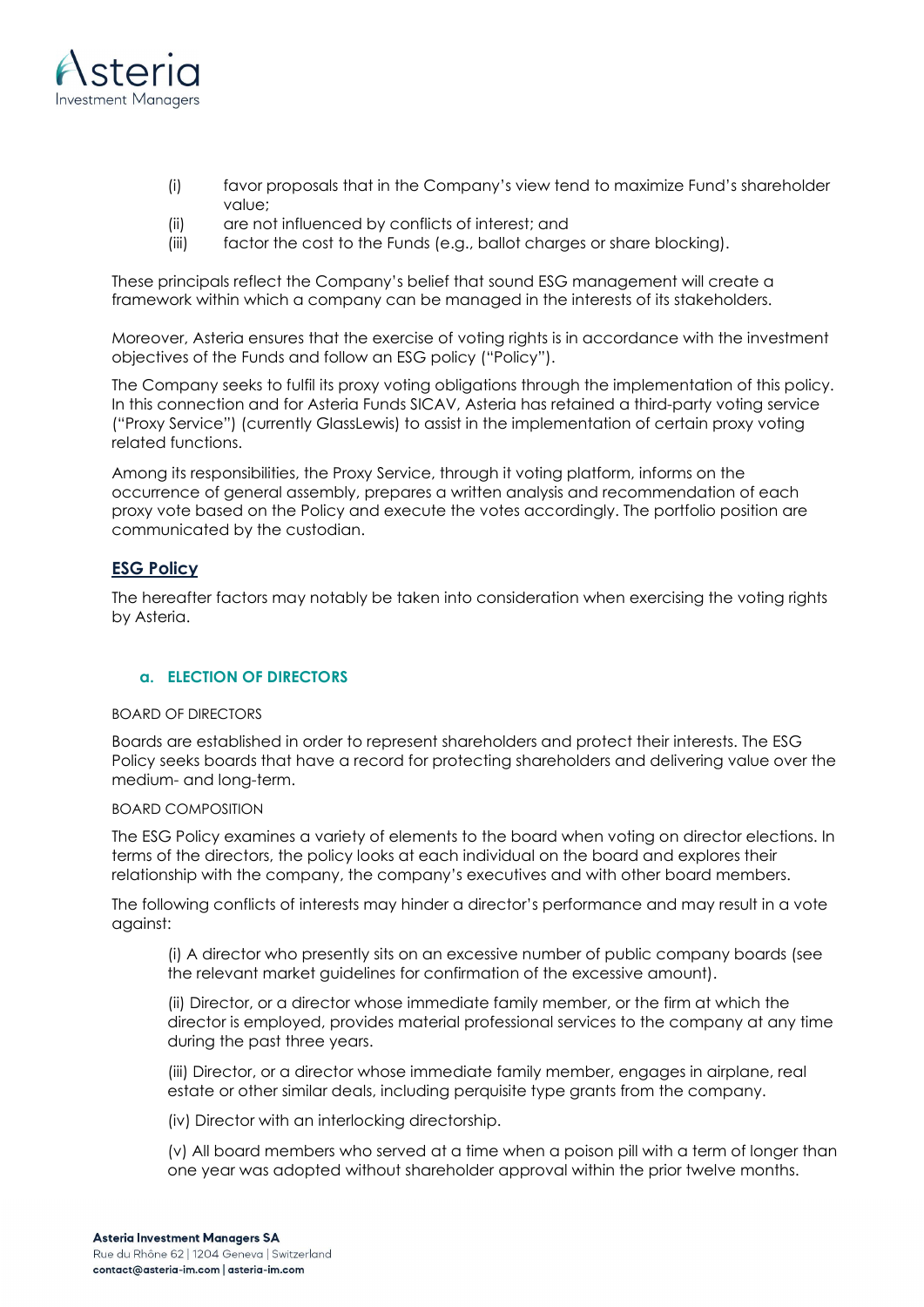

(vi) A director who has received two against recommendations from Glass Lewis for identical reasons within the prior year at different companies.

#### BOARD INDPENDENCE

A board composed of at least two-thirds independent is most effective in protecting shareholders' interests. Generally, the ESG Policy will vote against responsible directors if the board is less than two-thirds independent, however, this is also dependent on the market best practice standards.

#### BOARD COMMITTEE COMPOSITION

It is best practice to have independent directors serving on the audit, compensation, nominating and governance committees. As such, the ESG Policy will support boards with this structure and encourage change when this is not the case. However, board committee independence thresholds may vary depending on the market.

#### BOARD DIVERSITY, TENURE AND REFRESHMENT

The ESG Policy acknowledges the importance of ensuring that the board is comprised of directors who have a diversity of skills, backgrounds, thoughts, and experiences. As such, having diverse boards benefits companies greatly by encompassing an array of different perspectives and insights.

#### DIRECTOR OVERBOARDING

For U.S. companies, the Policy will closely review director board commitments and will vote against directors serving on more than five total boards, for directors who are not also executives; and against directors serving more than two total boards, for a director who serves as an executive of a public company.

#### BOARD SIZE

Although there is not a universally acceptable optimum board size, boards should have a minimum of five directors to ensure enough diversity in decision making and to enable the establishment of key committees with independent directors. Further, boards should not be composed of more than 20 directors.

#### CLASSIFIED BOARDS

The ESG Policy favors the repeal of staggered boards in favor of the annual election of directors. Staggered boards are generally less accountable to shareholders than annually elected directors to the board.

#### CONTROLLED COMPANIES

The ESG Policy allows certain exceptions to the independence standards at controlled companies. The board's main function is to protect shareholder interests, however, when an individual, entity, or group own more than 50% of the voting shares, the interests of majority shareholders are the interests of that entity or individual.

#### SIGNIFICANT SHARFHOLDERS

Significant shareholders are either an individual or an entity which holds between 20-50% of a company's voting power, and the ESG Policy provides that shareholders should be allowed proportional representation on the board and in committees (excluding the audit committee) based on their percentage of ownership.

#### DIRECTOR PERFORMANCE AND OVERSIGHT

Board members performance and their actions in regard to performance of the board is an essential element to understanding the board's commitment to the company and to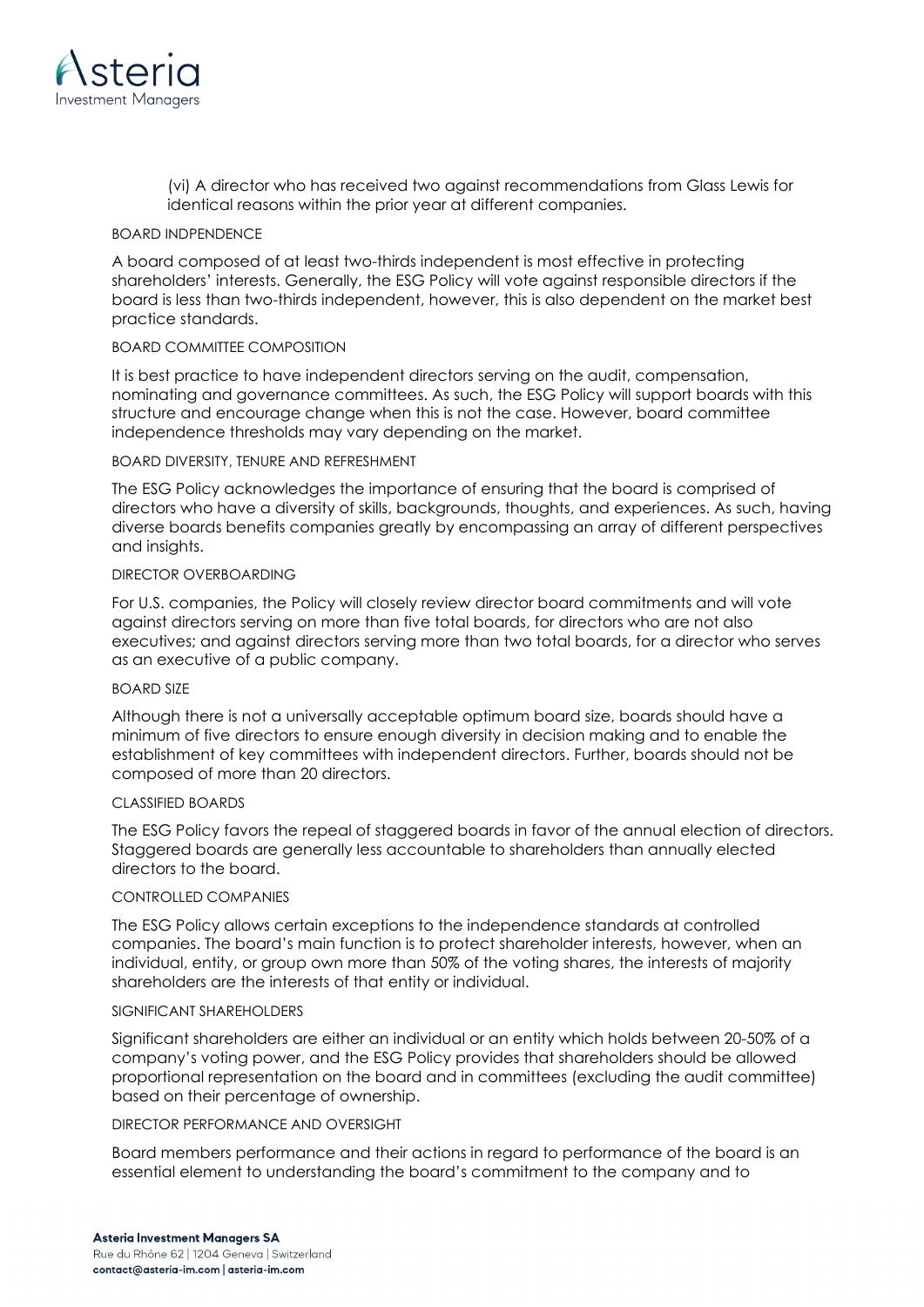

shareholders. The ESG Policy will look at the performance of individuals as directors and executives of the company and of other companies where they have served.

#### REVIEW OF RISK MANAGEMENT CONTROLS

The Policy evaluates the risk management function of a public company on a case-by-case basis.

#### SLATE ELECTIONS

In some countries, in particular Italy, companies elect their board members as a slate, whereby shareholders are unable to vote on the election of an individual director, but rather are limited to voting for or against the board as a whole. The Policy will generally support the slate if no major governance or board-related concerns have been raised in the analysis, and the slate appears to support and protect the best interests of all shareholders.

#### BOARD RESPONSIVENESS

Any time 20% or more of shareholders vote contrary to the recommendation of management on compensation or director elections proposals, the board should, depending on the issue, demonstrate some level of responsiveness to address the concerns of shareholders.

#### SEPARATION OF THE ROLES OF CEO AND CHAIR

The separation of the positions of CEO and chair creates a better and more independent governance structure than a combined CEO/chair position.

#### GOVERNANCE FOLLOWING AN IPO OR SPIN-OFF

Companies that have recently completed an initial public offering ("IPO"), or spin-off should be given adequate time to fully adjust and comply with marketplace listing requirements and meet basic corporate governance standards

#### b. FINANCIAL REPORTING

ACCOUNTS AND REPORTS

Excluding situations where there are concerns surrounding the integrity of the statements/reports, the Policy will generally vote for Accounts and Reports proposals.

Where the required documents have not been published at the time that the vote is cast, the Policy will abstain from voting on this proposal.

INCOME ALLOCATION (DISTRIBUTION OF DIVIDENDS)

The Policy will generally vote for proposals concerning companies' distribution of dividends.

APPOINTMENT OF AUDITORS AND AUTHORITY TO SET FEES

The role of the auditor is crucial in protecting shareholder value. Like directors, auditors should be free from conflicts of interest and should assiduously avoid situations that require them to make choices between their own interests and the interests of the shareholders.

#### c. COMPENSATION

COMPENSATION REPORTS AND COMPENSATION POLICIES

Depending on the market, compensation report and policy vote proposals may be either advisory or binding, e.g. in the UK a non-binding compensation report based upon the most recent fiscal year is voted upon annually, and a forward-looking compensation policy will be subject to a binding vote every three years.

LONG-TERM INCENTIVE PLANS

The Policy recognizes the value of equity-based incentive programs. When used appropriately,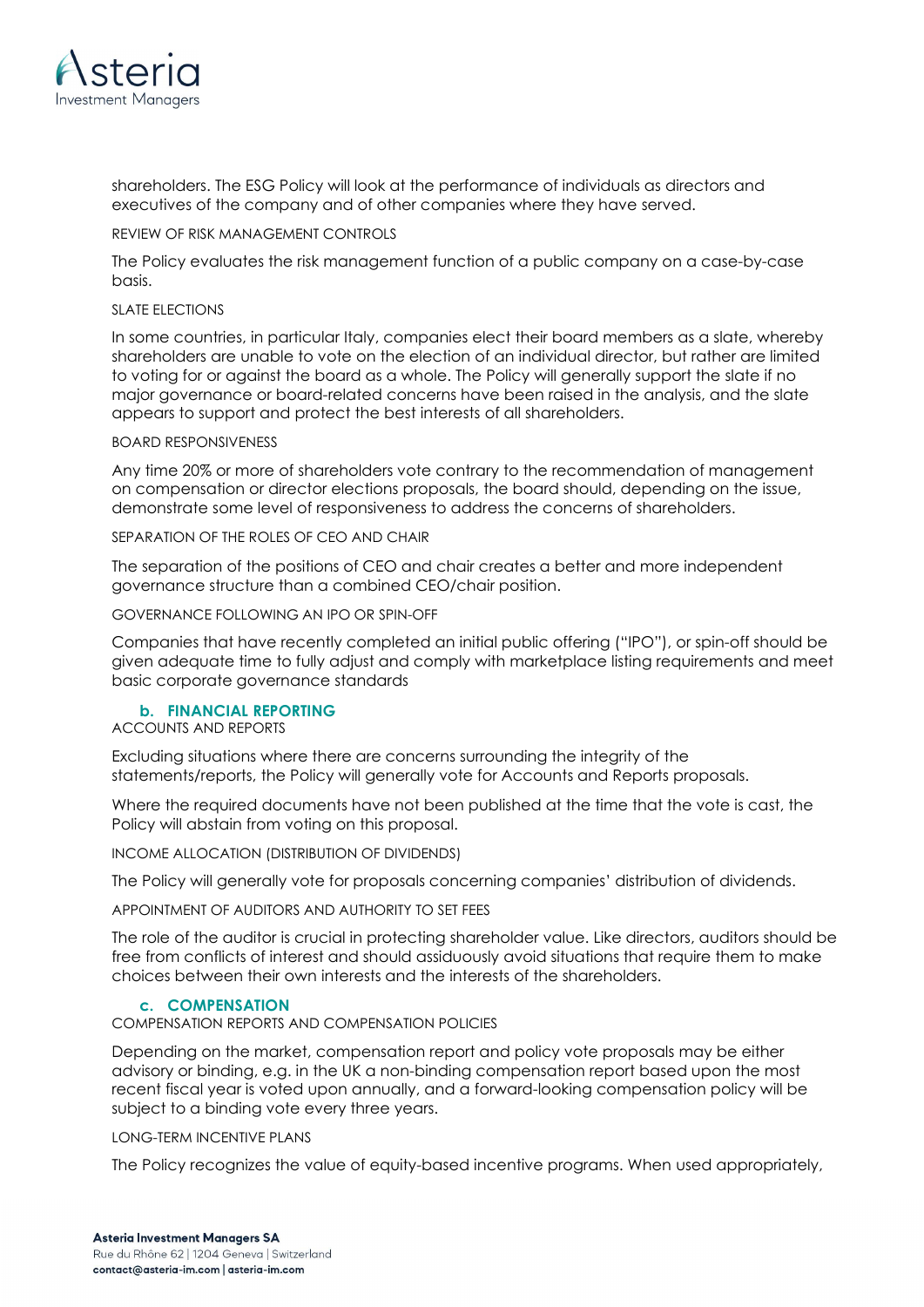

they provide a means of linking an employee's pay to a company's performance, thereby aligning their interests with those of shareholders

#### PERFORMANCE-BASED EQUITY COMPENSATION

The Policy supports performance-based equity compensation plans for senior executives; where it is warranted by both their performance, and that of the company.

#### DIRECTOR COMPENSATION

The Policy supports non-employee directors receiving an appropriate form, and level, of compensation for the time and effort they spend serving on the board and its committees; and director fees being at a level that allows a company to retain and attract qualified individuals.

#### RETIREMENT BENEFITS FOR DIRECTORS

The Policy will typically vote against the granting of retirement benefits to non-executive directors. Such extended payments can impair the objectivity and independence of these board members.

#### LIMITS ON EXECUTIVE COMPENSATION

As a general rule, shareholders should not seek to micromanage executive compensation programs. Such matters should be left to the board's compensation committee

#### d. GOVERNANCE STRUCTURE

AMENDMENTS TO THE ARTICLES OF ASSOCIATION

The Policy will evaluate proposed amendments to a company's articles of association on a case-by-case basis.

#### ANTI-TAKEOVER MEASURES

• Multi-class Share Structure

The Policy views multi-class share structures as not in the best interests of shareholders and instead is in favor of one vote per share.

• Cumulative Voting

When voting on cumulative voting proposals, the Policy will factor in the independence of the board and the company's governance structure.

• Fair Price Provision

Fair price provisions, which are rare, require that certain minimum price and procedural requirements to be observed by any party that acquires more than a specified percentage of a corporation's common stock.

• Supermajority Vote Requirements

The Policy favors a simple majority voting structure except where a supermajority voting requirement is explicitly intended to protect the rights of minority shareholders in a controlled company. In the case of non-controlled companies, supermajority vote requirements act as impediments to shareholder action on ballot items that are critical to their interests.

• Poison Pills (Shareholder Rights Plan)

The Policy will generally oppose companies' adoption of poison pills, as they can reduce management accountability by substantially limiting opportunities for corporate takeovers

#### INCREASE IN AUTHORIZED SHARES

Adequate capital stock is important to a company's operation. When analyzing a request for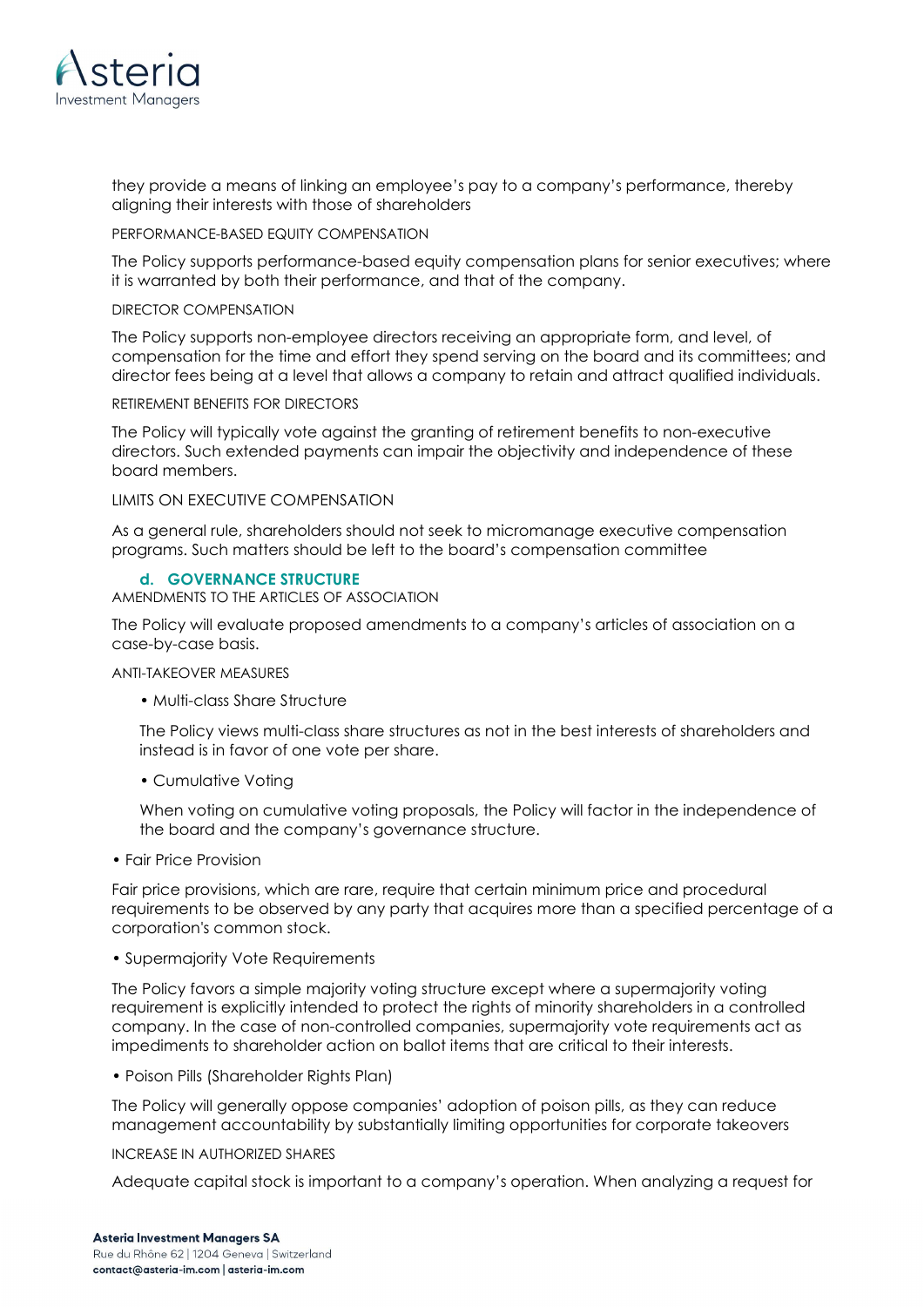

additional shares, the Policy will typically review four common reasons why a company may need additional capital stock:

- Stock Split
- Shareholder Defenses
- Financing for Acquisitions
- Financing for Operations

ISSUANCE OF SHARES

The issuance of additional shares generally dilutes existing shareholders in most circumstances.

Generally, the Policy will support proposals to authorize the board to issue shares (with preemptive rights) when the requested increase is equal to or less than the current issued share capital.

#### REPURCHASE OF SHARES

The Policy typically supports proposals to repurchase shares when the plan includes the following provisions:

(i) A maximum number of shares which may be purchased (typically not more than 10-15% of the issued share capital); and

(ii) A maximum price which may be paid for each share (as a percentage of the market price).

#### REINCORPORATION

A company is in the best position to determine the appropriate jurisdiction of incorporation. The Policy will factor in several elements when a management proposal to reincorporate the company is put to vote.

• Tax Havens

The Policy will vote against reincorporation proposals when companies have proposed to redomicile in known tax havens.

#### ADVANCE NOTICE REQUIREMENTS

The Policy will vote against provisions that would require advance notice of shareholder proposals or of director nominees.

#### TRANSACTION OF OTHER BUISNESS

In general, the Policy will vote against proposals that put the transaction of other business items proposal up for vote at an annual or special meeting, as granting unfettered discretion is unwise.

#### ANTI-GREENMAIL PROPOSALS

The Policy will support proposals to adopt a provision preventing the payment of greenmail, which would serve to prevent companies from buying back company stock at significant premiums from a certain shareholder.

#### VIRTUAL-ONLY SHAREHOLDER MEETINGS

A growing number of companies have elected to hold shareholder meetings by virtual means only. The Policy supports companies allowing a virtual option alongside an in-person meeting, so long as the shareholder interests are not compromised.

## e. MERGER, ACQUISITIONS AND CONTESTED MEETINGS

For merger and acquisition proposals, the Policy undertakes a thorough examination of all elements of the transactions and determine the transaction's likelihood of maximizing shareholder return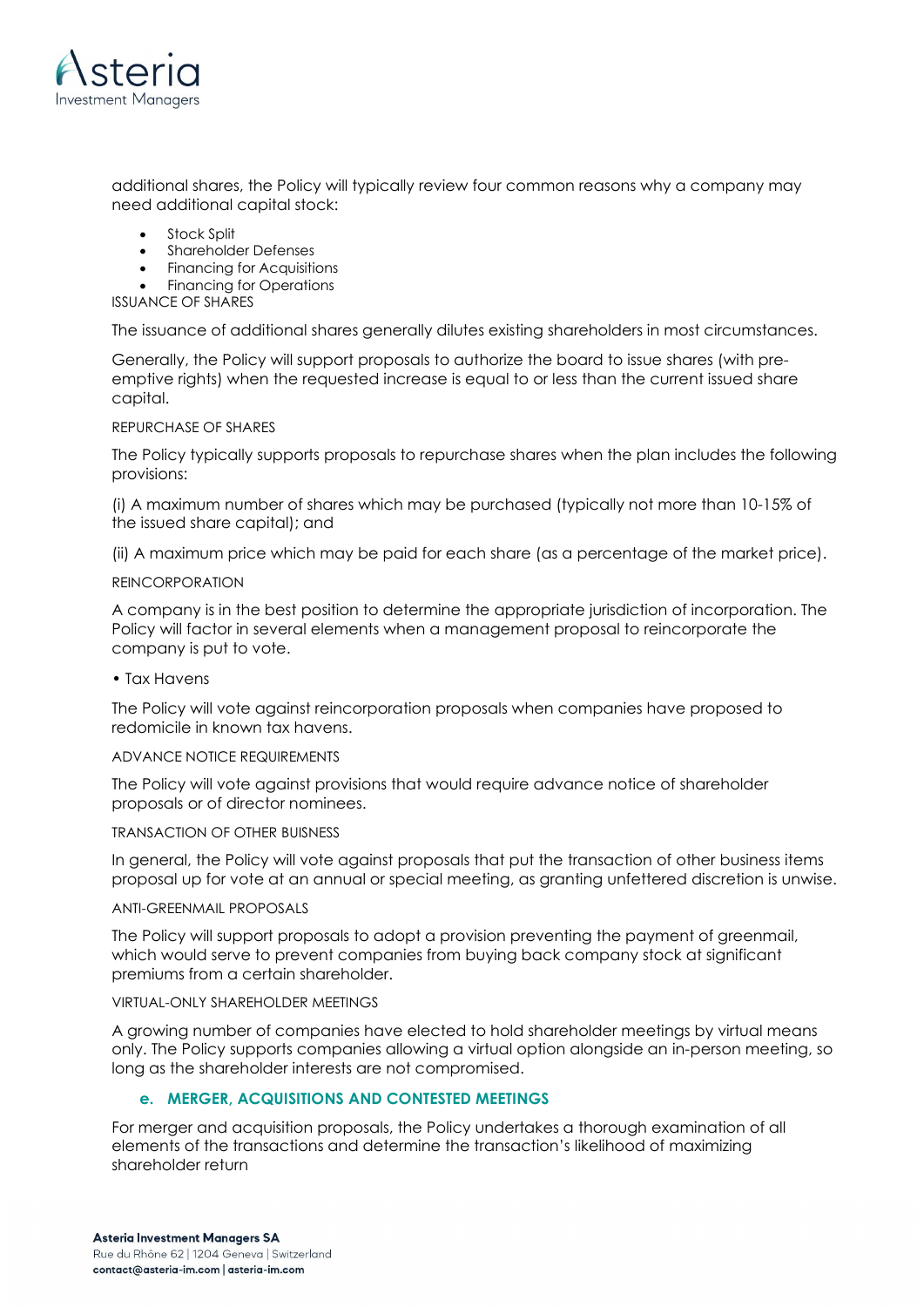

# f. SHAREHOLDER PROPOSALS

The Policy has a strong emphasis on enhancing the environmental, social and governance performance of companies. Accordingly, the Policy will be broadly supportive of environmental and social shareholder proposals aimed at enhancing a company's policies and performance with respect to such issues. The ESG Policy will also vote in a manner that promotes enhanced disclosure and board accountability. In extraordinary cases when companies have failed to adequately mitigate risks stemming from environmental or social practices, the ESG Policy may vote against:

(i)ratification of board and/or management acts;

(ii)approving a company's accounts and reports and/or;

(iii)relevant directors.

## Environmental Proposals

The ESG Policy will generally support proposals regarding the environment. It will vote in favor of proposals:

- seeking increased disclosure of a company's environmental risk through companyspecific disclosure as well as compliance with international environmental conventions and adherence to environmental principles.
- requesting that companies develop greenhouse gas emissions reduction goals, comprehensive recycling programs, and other proactive means to mitigate a company's environmental footprint.
- seeking that companies provide certain disclosures or adopt certain policies related to mitigating their climate change-related risks, such as those promulgated by the Financial Stability Board's Task Force on Climate-related Financial Disclosures ("TCFD").
- requesting that a company considers energy efficiency and renewable energy sources in its project development and overall business strategy.
- voting against directors for not appropriately overseeing environmental risk.

## Social Proposals

The ESG Policy will support proposals requesting that a company develops sustainable business practices, such as animal welfare policies, human rights policies and fair lending policies. It will vote in favor of proposals:

- supporting reporting and reviewing a company's political and charitable spending as well as its lobbying practices and cease political spending or associated activities
- enhancing the rights of workers, as well as considering the communities and broader constituents in the areas in which companies do business
- requesting that companies provide greater disclosure regarding impact on local stakeholders, workers' rights and human rights in general
- supporting companies to adopt or comply with certain codes of conduct relating to labor standards, human rights conventions and corporate responsibility at large.
- requesting independent verification of a company's contractors' compliance with labor and human rights standards
- seeking a report on a company's drug reimportation guidelines, as well as on a company's ethical responsibility as it relates to drug distribution and manufacture